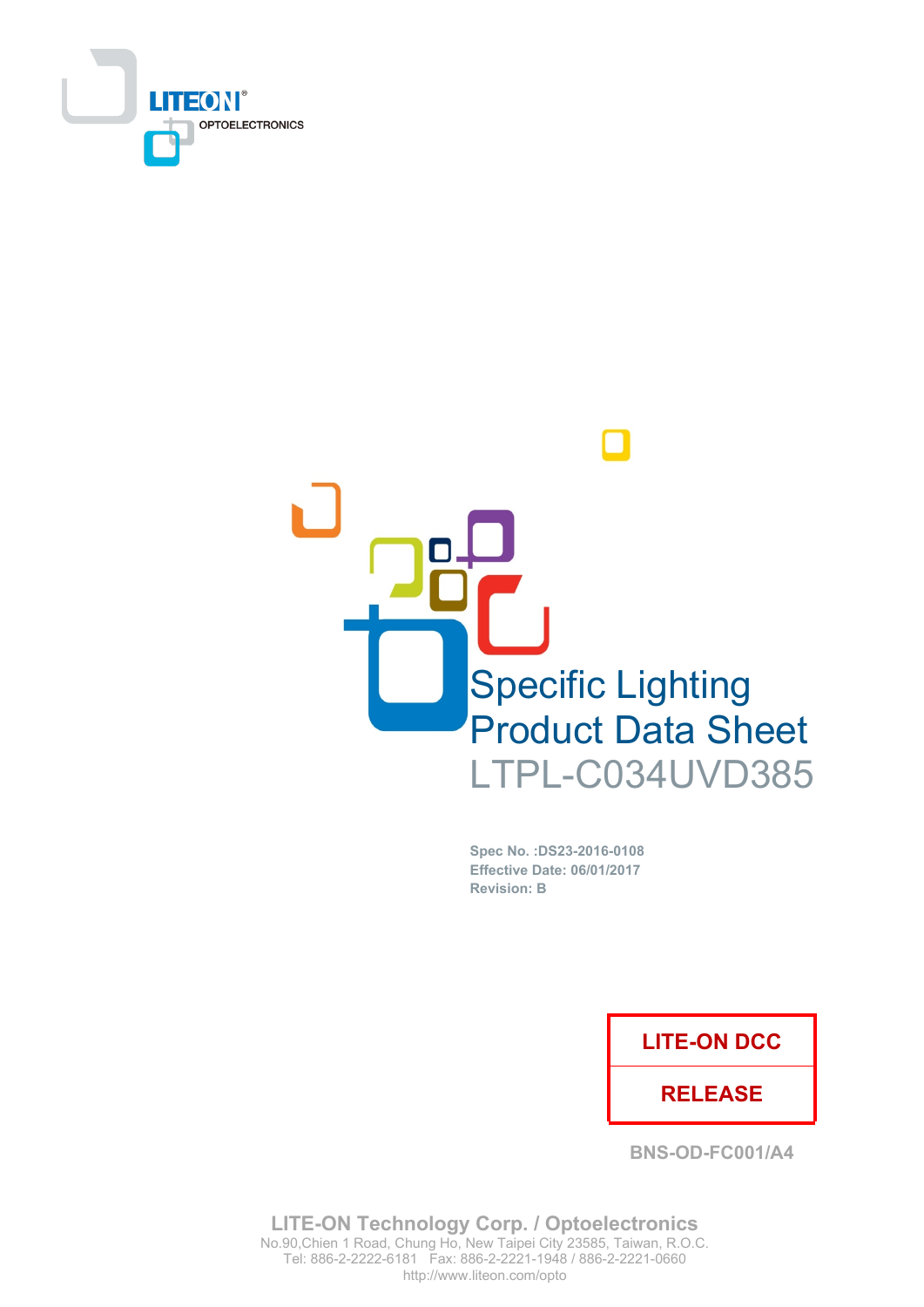

## **Specific Lighting** LTPL-C034UVD385

### 1. Description

The LiteON C03 UV Product series is a revolutionary, energy efficient light source for UV curing and common UV application, combining the lifetime and reliability advantages of Light Emitting Diodes with the brightness of conventional light source. It gives you design freedom, and creating a new opportunities for solid state UV light source to displace conventional UV technologies

#### **Features**

- I.C. compatible  $\blacksquare$
- RoHS compliant and Pb free  $\blacksquare$
- Lower operating costs  $\blacksquare$
- Reduced maintenance costs

## **2. Outline Dimensions**



- 1. All dimensions are in millimeters and dimension tolerances are  $\pm$  0.2mm except lens height and ceramic length / width dimension tolerance are  $\pm$  0.1mm
- 2. Thermal pad of the device is electrically neutral from the anode and cathode pads

 $1/15$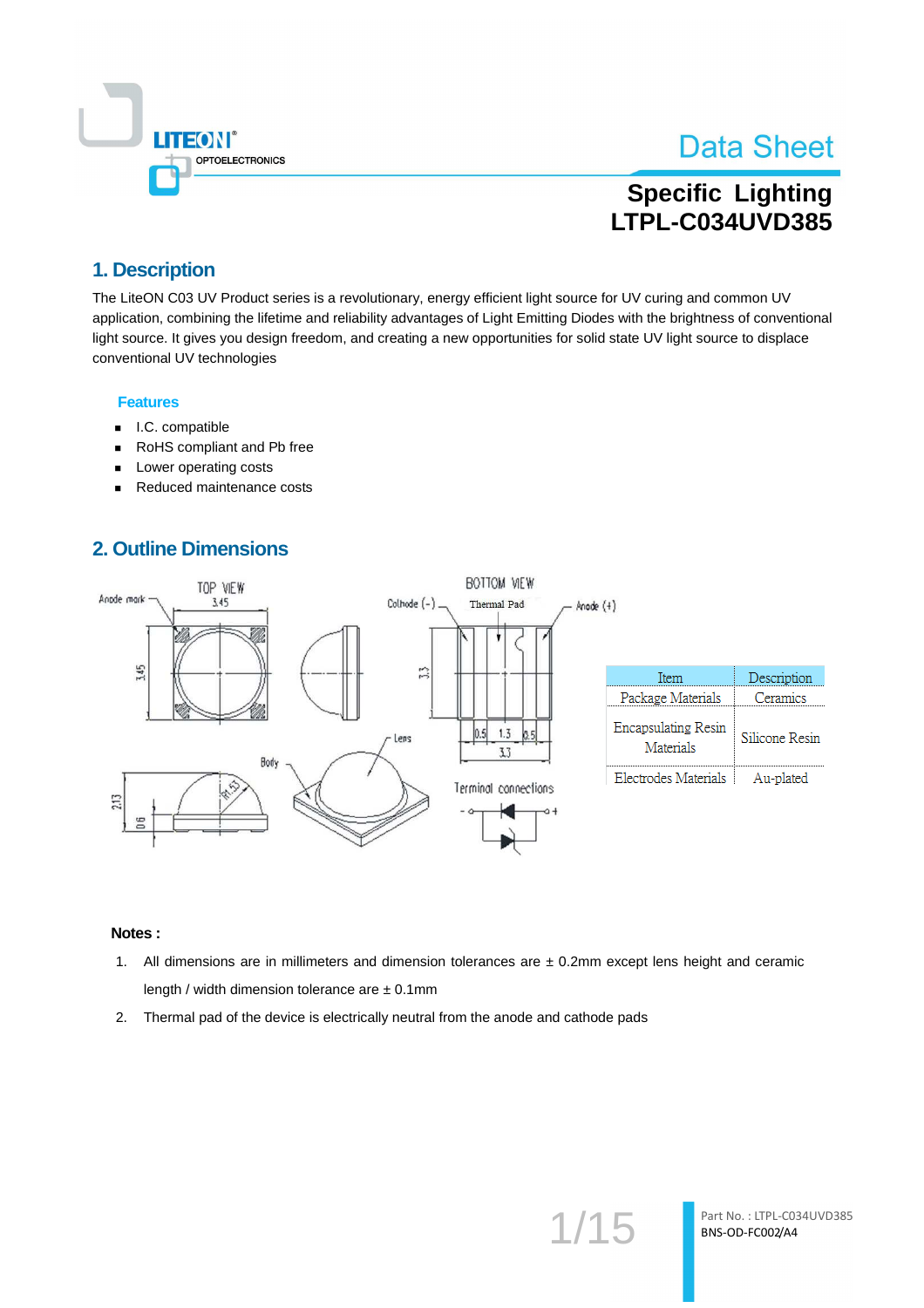



# Specific Lighting<br>LTPL-C034UVD385

## 3. Absolute Maximum Ratings at Ta=25°C

| <b>Parameter</b>     | Symbol | Rating       | Unit |
|----------------------|--------|--------------|------|
| DC Forward Current   | lf     | 500          | mA   |
| Power Consumption    | Po     | 2            | w    |
| Operating Temp Range | Topr   | $-40 - +85$  | C    |
| Storage Temp Range   | Tsta   | $-55 - +100$ | C    |
| Junction Temperature | Τi     | 110          | C    |

#### Notes:

Operating the LED under reverse bias condition long time might result in damage or failure of the component.

 $2/15$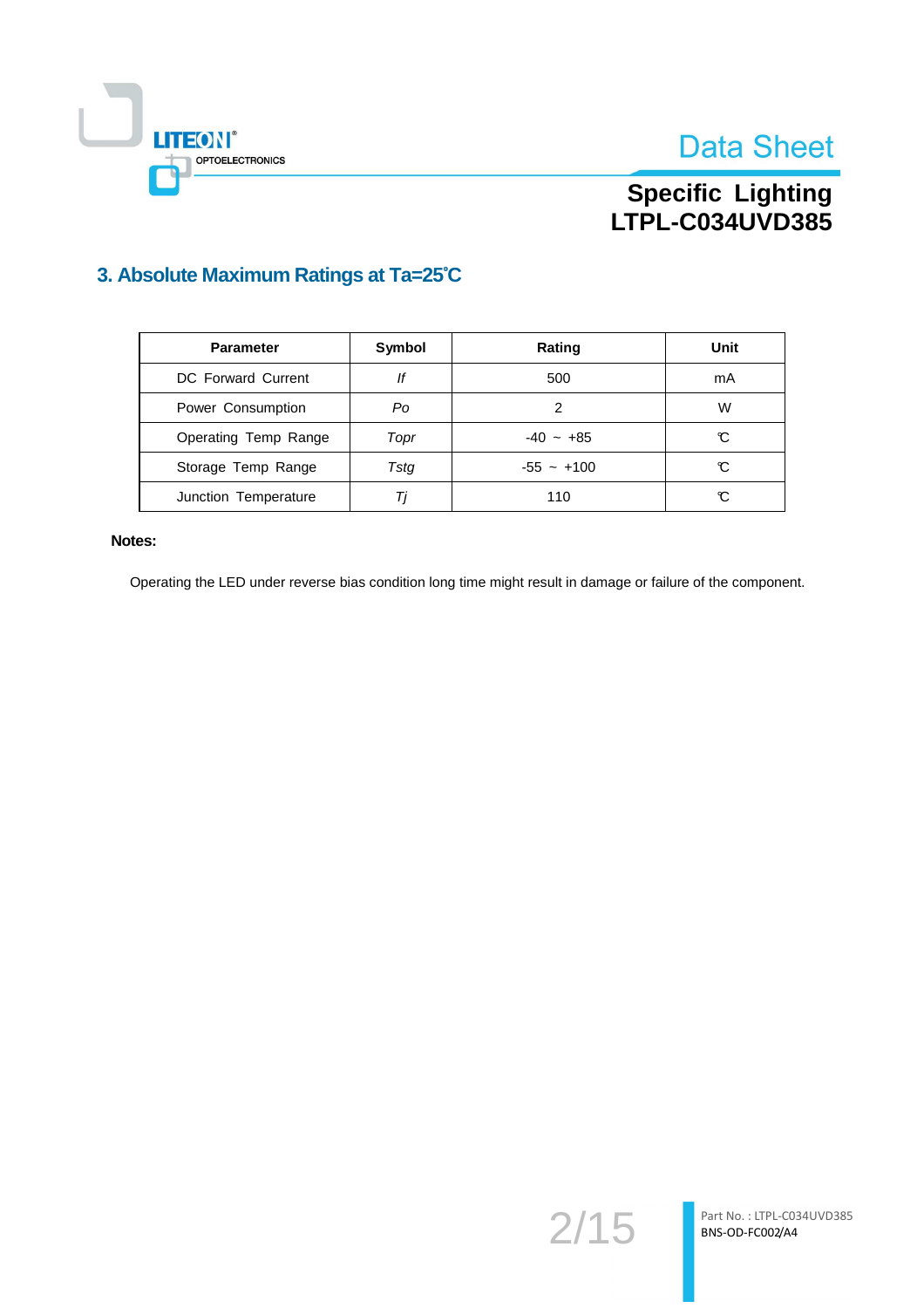



# Specific Lighting<br>LTPL-C034UVD385

## 4. Electro-Optical Characteristics at Ta=25°C

| Parameter                 | Symbol          | Values |      | <b>Test Condition</b> | Unit           |
|---------------------------|-----------------|--------|------|-----------------------|----------------|
|                           |                 | Min.   | 2.8  | If $= 350mA$          |                |
| Forward Voltage           | Vf              | Typ.   | 3.8  |                       | V              |
|                           |                 | Max.   | 4.4  |                       |                |
| <b>Radiant Flux</b>       | $\Phi e$        | Min.   | 460  | If $= 350mA$          |                |
|                           |                 | Typ.   | 600  |                       | mW             |
|                           |                 | Max    | 700  |                       |                |
|                           | Wp              | Min.   | 380  | If $= 350mA$          | nm             |
| Peak Wavelength           |                 | Max    | 390  |                       |                |
| Viewing Angle             | $2\theta_{1/2}$ | Typ.   | 130  | If $= 350mA$          | $\circ$        |
| <b>Thermal Resistance</b> | $Rth_{jc}$      | Typ    | 13.2 |                       | $^{\circ}$ C/W |

- 1. Radiant flux ( $\Phi$ e) is the total Radiant flux output as measured with an integrating sphere.
- 2. Thermal resistance (Junction to case) measurement tolerance is ± 10%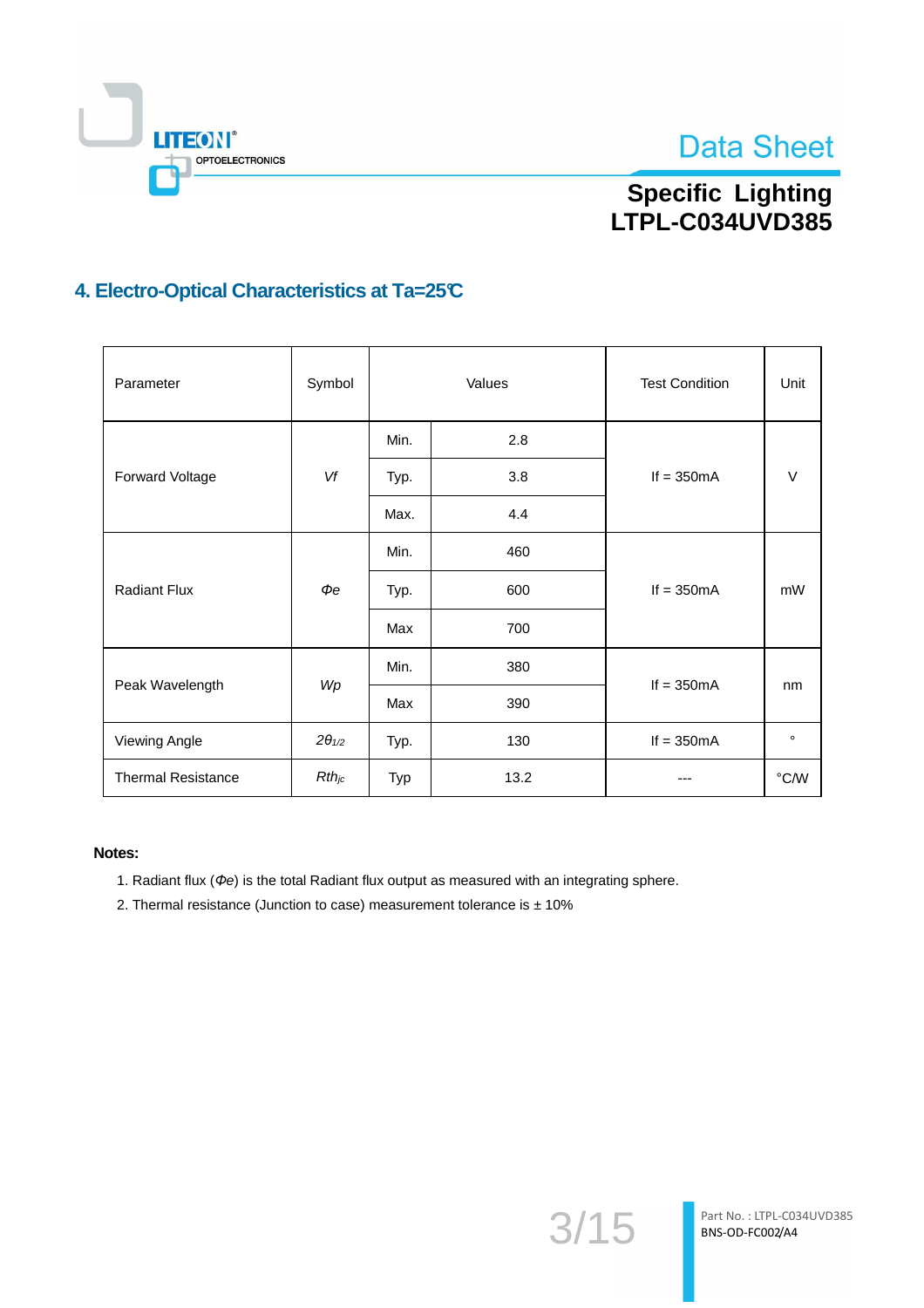

# Specific Lighting<br>LTPL-C034UVD385

### 5. Bin Code List

| Vf: Forward Voltage Spec. Table |                      |      |  |  |  |
|---------------------------------|----------------------|------|--|--|--|
| Vf Bin                          | $Vf(V)$ @ If = 350mA |      |  |  |  |
|                                 | Min.                 | Max. |  |  |  |
| V <sub>0</sub>                  | 2.8                  | 3.2  |  |  |  |
| V <sub>1</sub>                  | 3.2                  | 3.6  |  |  |  |
| V <sub>2</sub>                  | 3.6                  | 4.0  |  |  |  |
| V <sub>3</sub>                  | 4.0                  | 4.4  |  |  |  |

Forward Voltage Tolerance: +/- 0.1 V

| Pe: Radiant Flux Spec. Table |                                   |      |  |  |  |
|------------------------------|-----------------------------------|------|--|--|--|
|                              | $\Phi e$ (mW) $\omega$ If = 350mA |      |  |  |  |
| $\Phi e$ Bin                 | Min.                              | Max. |  |  |  |
| R <sub>1</sub>               | 460                               | 500  |  |  |  |
| R <sub>2</sub>               | 500                               | 540  |  |  |  |
| R <sub>3</sub>               | 540                               | 580  |  |  |  |
| R <sub>4</sub>               | 580                               | 620  |  |  |  |
| R <sub>5</sub><br>620        |                                   | 660  |  |  |  |
| R <sub>6</sub>               | 660                               | 700  |  |  |  |

Radiant Flux Tolerance: +/- 10%

| Wp: Peak Wavelength Spec table |                                        |      |  |  |
|--------------------------------|----------------------------------------|------|--|--|
|                                | $Wp$ (nm) $\textcircled{a}$ If = 350mA |      |  |  |
| Wp Bin                         | Min.                                   | Max. |  |  |
| P <sub>3</sub> R               | 380                                    | 385  |  |  |
| P <sub>3</sub> S               | 385                                    | 390  |  |  |

Peak Wavelength Tolerance: +/- 3nm

Notes:

1. Bin classification code is marked on each packing bag.

 $4/15$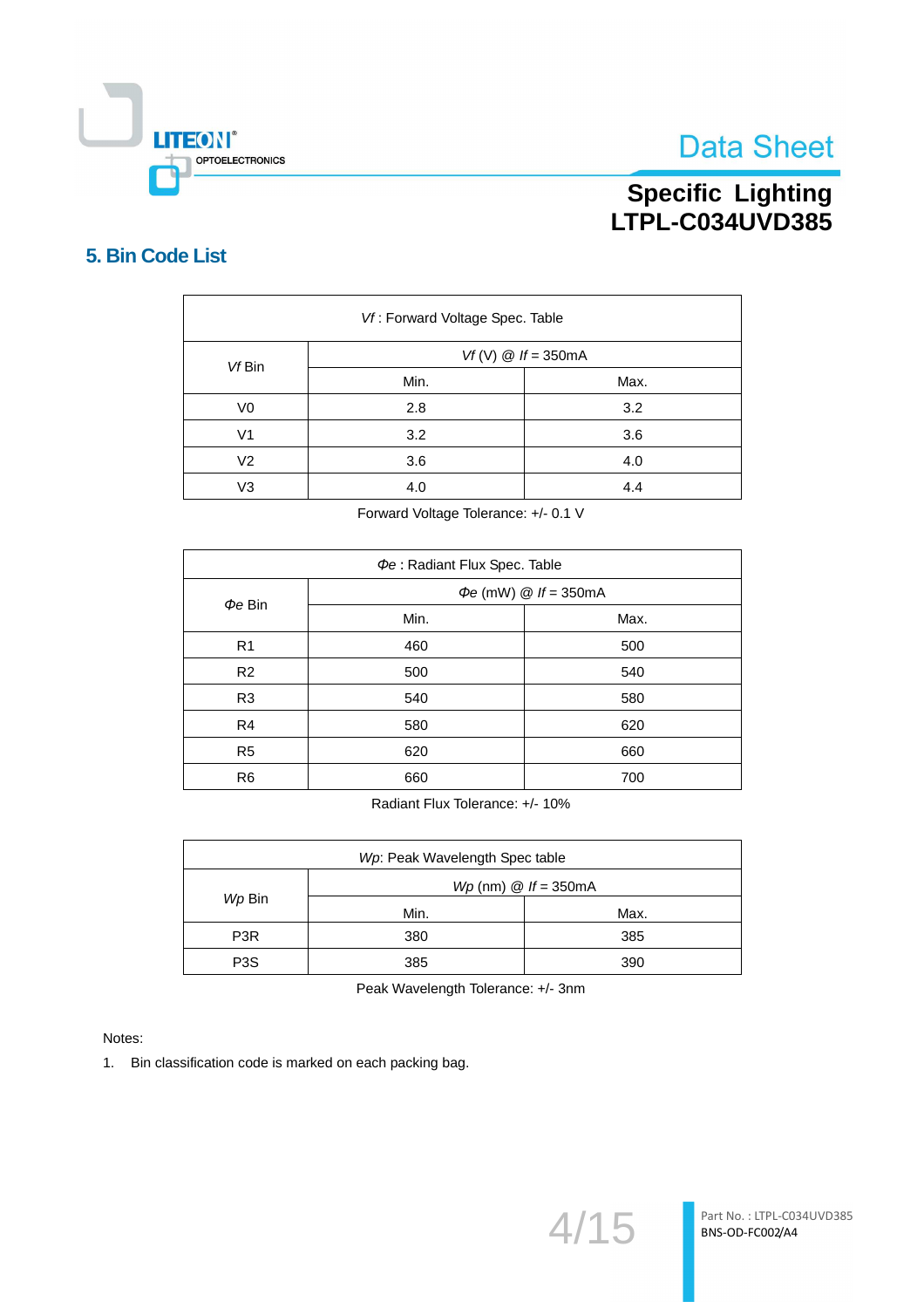

## **Specific Lighting** LTPL-C034UVD385

## **6. Typical Electrical / Optical Characteristics Curves**



Fig 1. Relative Radiant Flux vs. Forward Current



Fig 2. Relative Spectral Distribution

 $5/15$ 

Part No.: LTPL-C034UVD385 BNS-OD-FC002/A4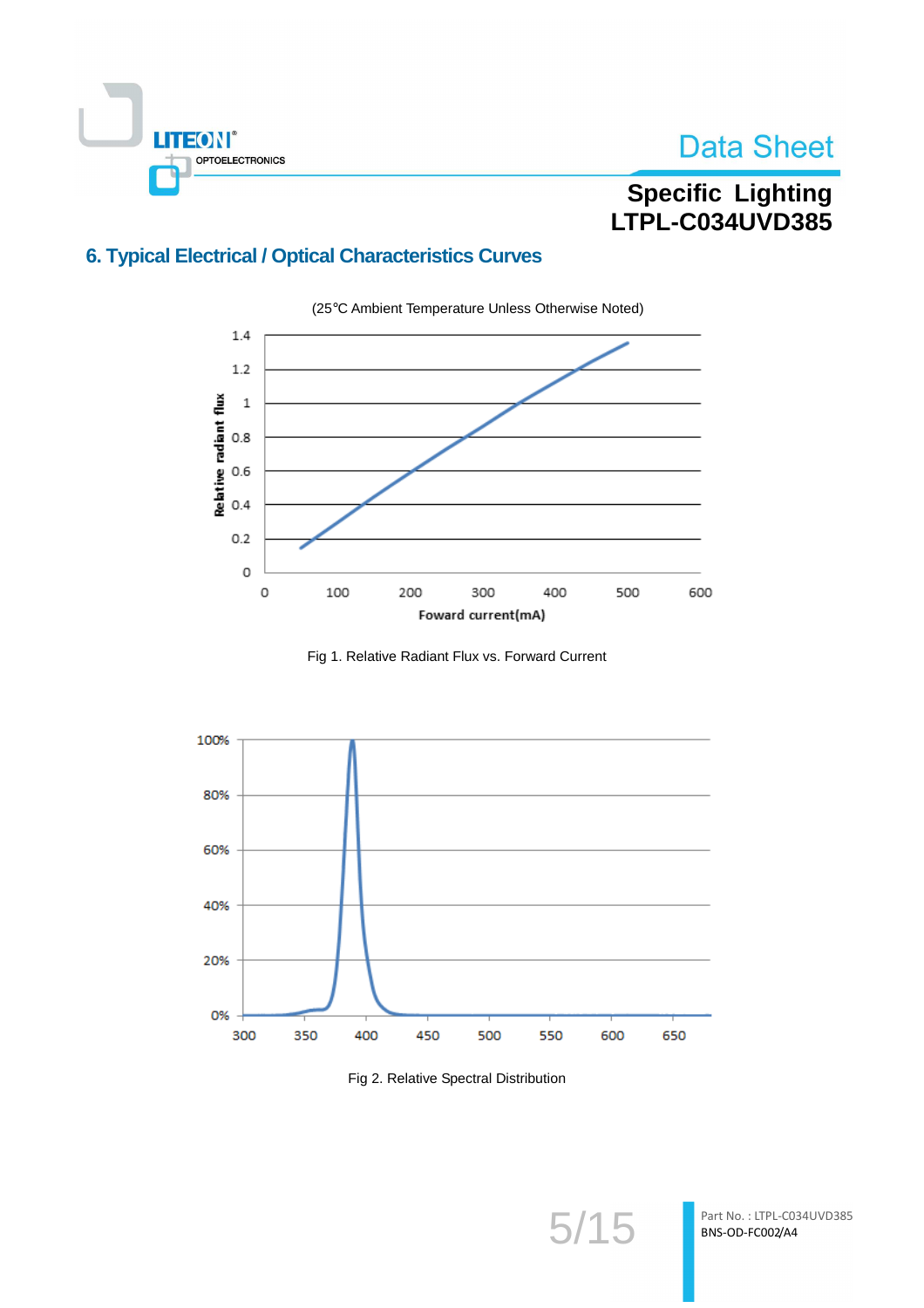



# Specific Lighting<br>LTPL-C034UVD385







Fig 4. Forward Current vs. Forward Voltage

 $6/15$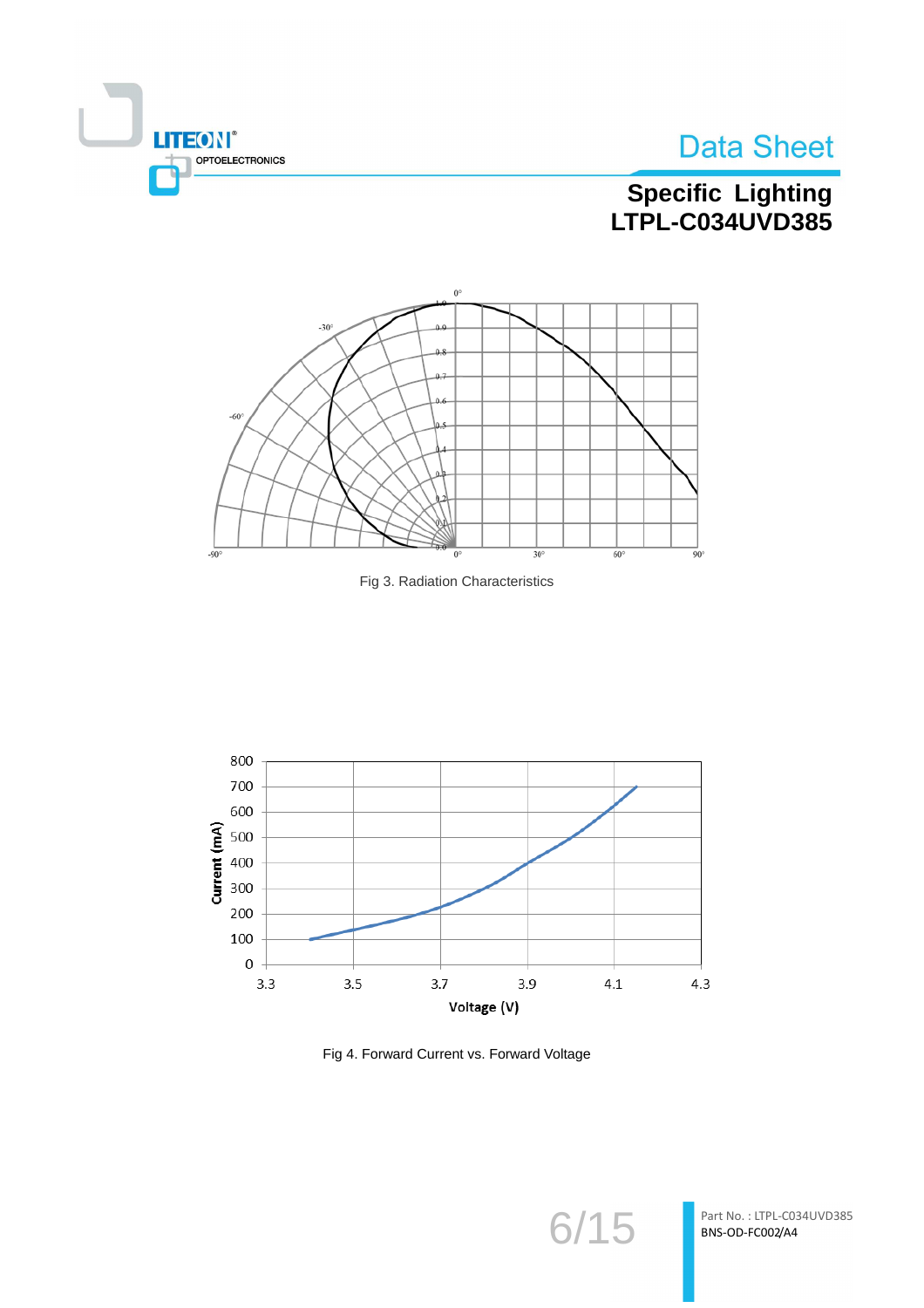

# Specific Lighting<br>LTPL-C034UVD385



Fig.5 Relative Radiant Flux vs Junction Temperature

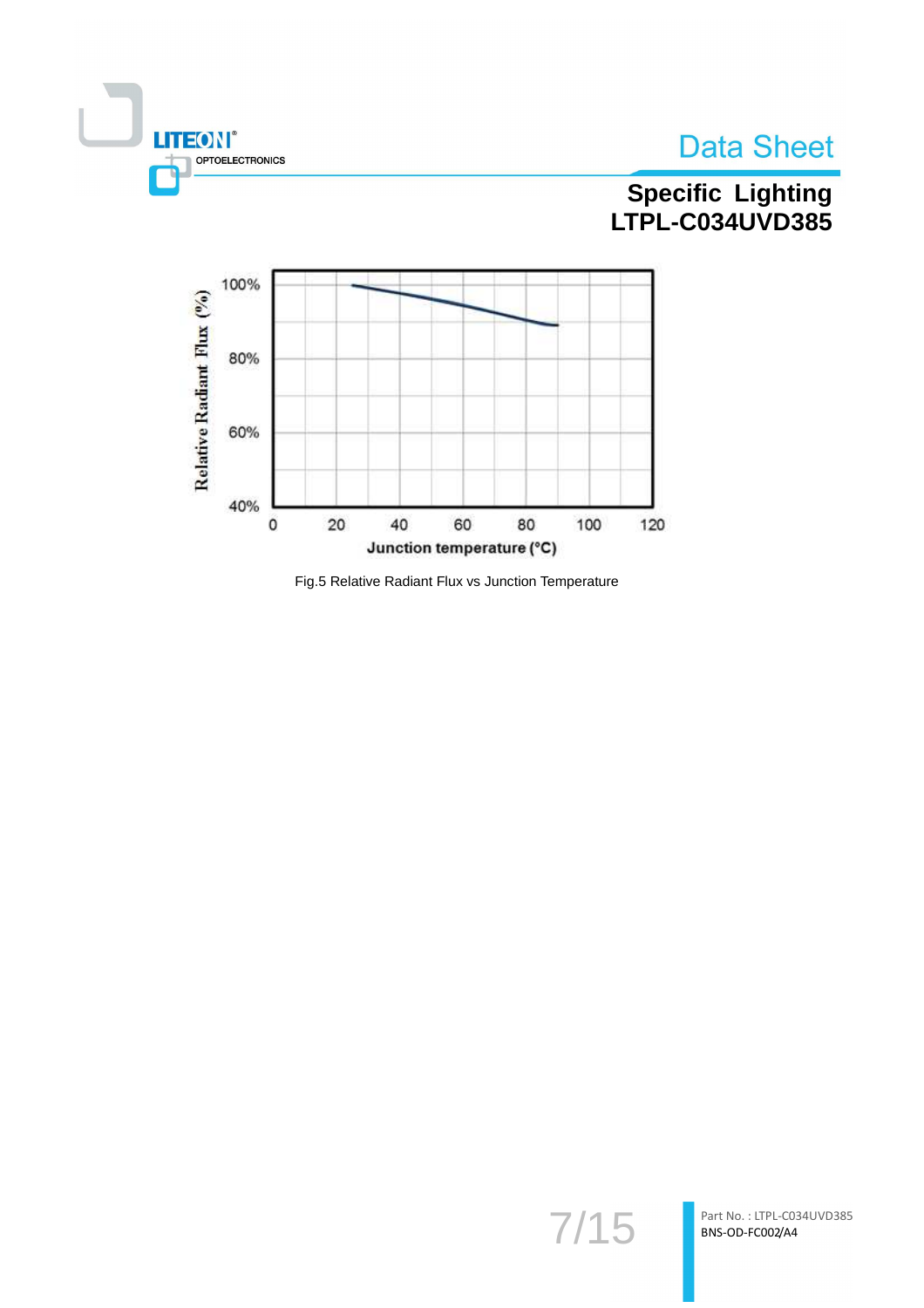

# Specific Lighting<br>LTPL-C034UVD385

## 7. Reliability Test Plan

| <b>No</b> | <b>Test item</b>                                   | <b>Condition</b>                                                                 | <b>Duration</b> | <b>Number</b><br>of Failed |
|-----------|----------------------------------------------------|----------------------------------------------------------------------------------|-----------------|----------------------------|
| 1         | Low Temperature Operating Life<br>(LTOL)           | $Ta = -30^{\circ}C$ , $If = 350^{\circ}mA$                                       | 1000 hrs        | 0/10                       |
| 2         | Room Temperature Operating Life<br>(RTOL)          | 25°C, $If = 350mA$                                                               | 1000 hrs        | 0/10                       |
| 3         | High Temperature Operating Life<br>(HTOL)          | $Ta = 85^{\circ}\text{C}$ , $If = 60^{\circ}\text{mA}$                           | 1000 hrs        | 0/10                       |
| 4         | Wet High Temperature Operating Life<br>(WHTOL)     | 60°C/60%RH, $If = 350$ mA                                                        | 500 hrs         | 0/10                       |
| 5         | Non-Operating Thermal Shock<br>(TMSK)              | -40 $\mathbb C$ to 125 $\mathbb C$<br>30 minutes dwell, <10 seconds transfer     | 100 cycles      | 0/10                       |
| 6         | Resistance to Soldering Heat<br>(Reflow Soldering) | (Pre-store $@$ 25°C, 60 $\pm$ 5% RH for 168hrs)<br>$TSId = 260\text{C}$ , 10 sec | 2 times         | 0/10                       |
| 7         | Solderability Test                                 | 245'C, 5sec<br>Pb free solder, wetting >95%                                      | 1 time          | 0/10                       |

#### Notes:

- 1. Operating life test are mounted on thermal heat sink
- 2. Storage item are only component, not put on heat sink.

Criteria for Judging the Damage

| <b>Item</b>            | <b>Symbol</b> | <b>Test Condition</b>  | <b>Criteria for Judgment</b> |        |  |
|------------------------|---------------|------------------------|------------------------------|--------|--|
|                        |               |                        | Min.                         | Max.   |  |
| <b>Forward Voltage</b> | Vf            | $If = Typical Current$ | $-10%$                       | $+10%$ |  |
| <b>Radiant Flux</b>    | Фе            | $If = Typical Current$ | $-30\%$                      | $+30%$ |  |

 $8/15$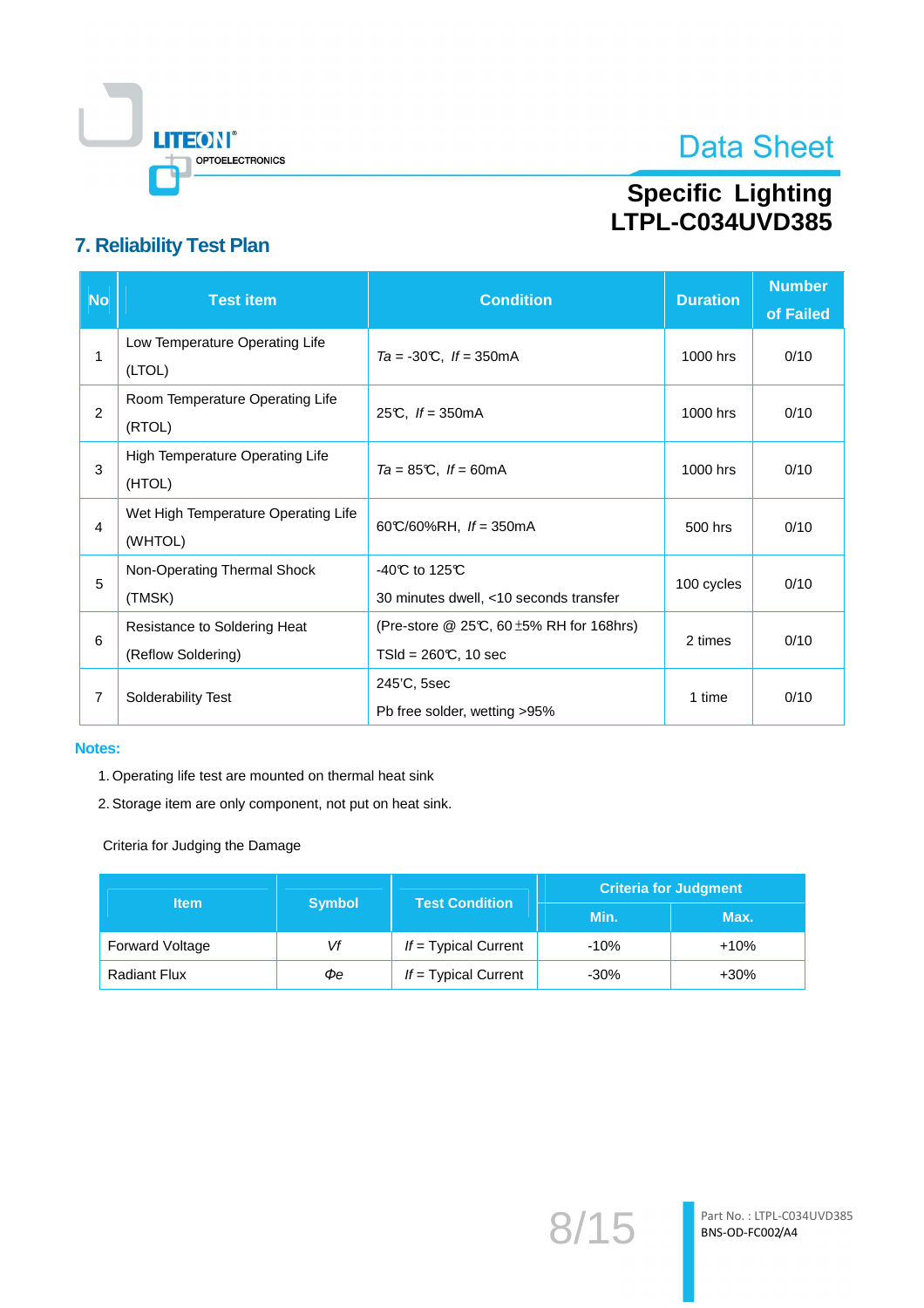

## **Specific Lighting** LTPL-C034UVD385

### 8. User Guide

#### **Suggested Reflow Soldering Characteristics**



- $1.$ All temperatures refer to topside of the package, measured on the package body surface.
- The soldering profile could be further referred to different soldering grease material characteristic. The grease  $2.$ vendor will provide this information.
- 3. A rapid-rate process is not recommended for the LEDs cooling down from the peak temperature.
- Although the recommended reflow conditions are specified above, the reflow or hand soldering condition at 4. the lowest possible temperature is desirable for the LEDs.
- 5. LiteOn cannot make a guarantee on the LEDs which have been already assembled using the dip soldering method.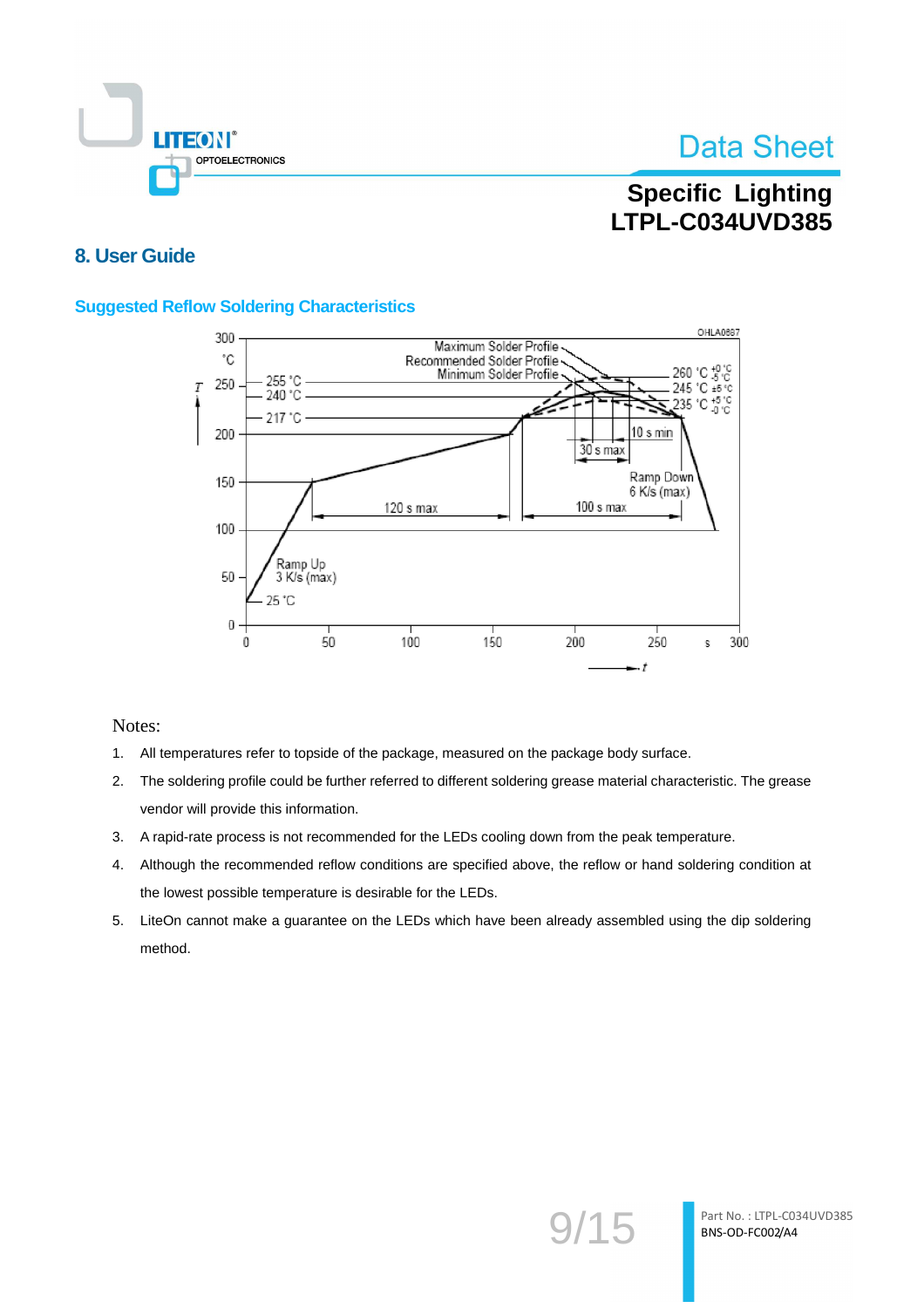

## **Specific Lighting** LTPL-C034UVD385

#### **Recommend Printed Circuit Board Attachment Pad**



- $1.$ The LEDs can be soldered using the reflow soldering or hand soldering method. The recommended hand soldering condition is 300°C max. and 2secs max. on ly once, and the operation of reflow soldering is only up to three times at maximum.
- $2.$ All temperatures refer to topside of the package, measured on the package body surface.
- $3<sub>1</sub>$ The soldering profile could be further referred to different soldering grease material characteristic. The grease vendor will provide this information.
- 4. A rapid-rate process is not recommended for the LEDs cooling down from the peak temperature.
- Although the recommended reflow conditions are specified above, the reflow or hand soldering condition at 5. the lowest possible temperature is desirable for the LEDs.
- 6. LiteOn cannot make a guarantee on the LEDs which have been already assembled using the dip soldering method.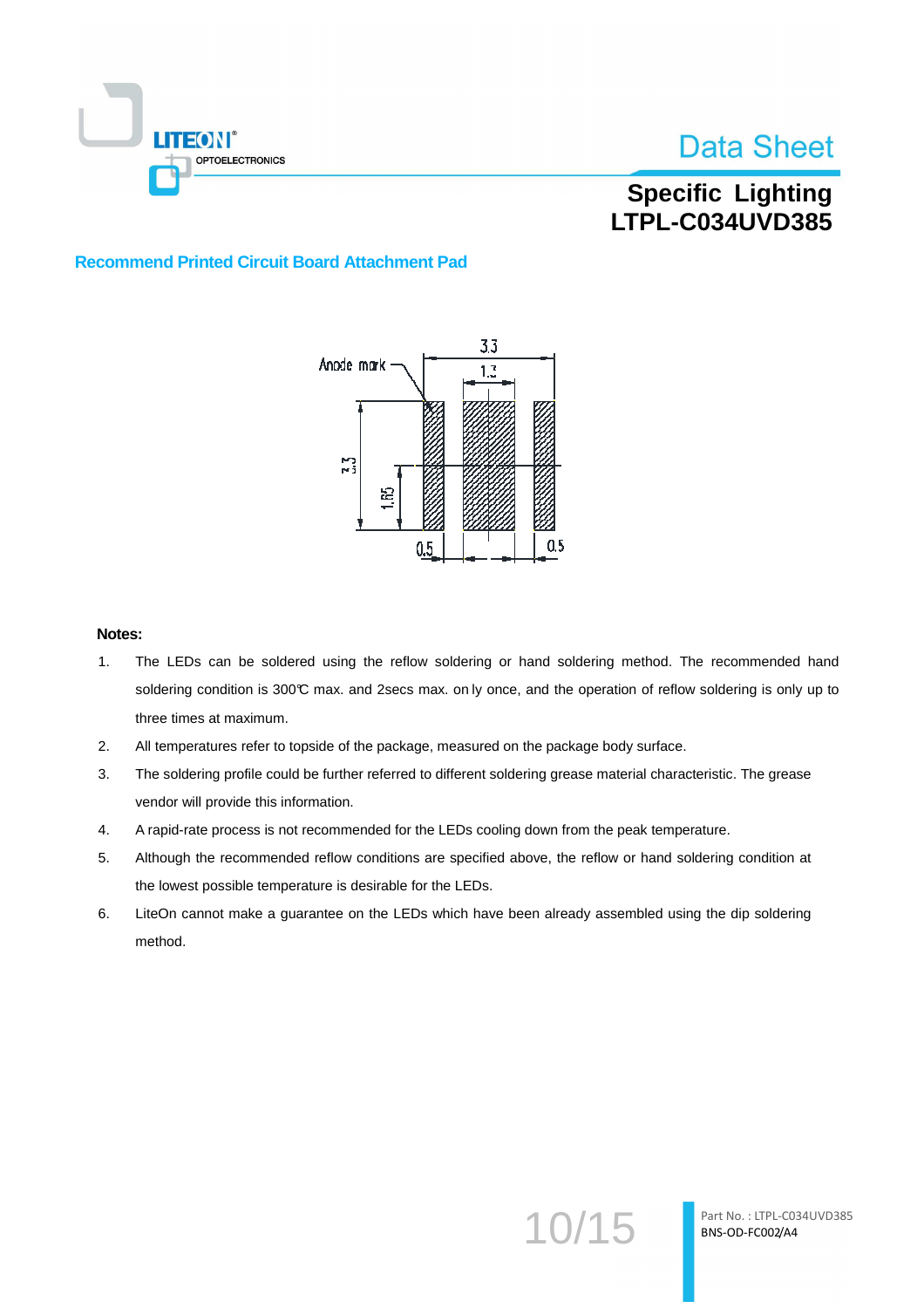

## **Specific Lighting LTPL-C034UVD385**

#### **Package Dimensions of Tape**



#### **Package Dimensions of Reel**



|            | N        | W1                       | $W^{\gamma}$<br>17 L | W3             |                                   | ມ           | ◡                         |
|------------|----------|--------------------------|----------------------|----------------|-----------------------------------|-------------|---------------------------|
| $78 + 1.0$ | $60+1.5$ | $^{+2.0}_{-0.0}$<br>12.4 | $.0{\pm}1.0$<br>. .  | $\overline{a}$ | $\sim$ $\sim$<br>$1.0 + 0.8$<br>ت | $2.2 - 0.5$ | $+0.5$<br>1.3.0<br>$-0.2$ |

#### Notes:

- 1. Empty component pockets sealed with top cover tape.
- 2.7 inch reel-maximum 500 pieces per reel.
- 3. The maximum number of consecutive missing lamps is two.
- 4. In accordance with EIA-481-1-B specifications.

 $11/15$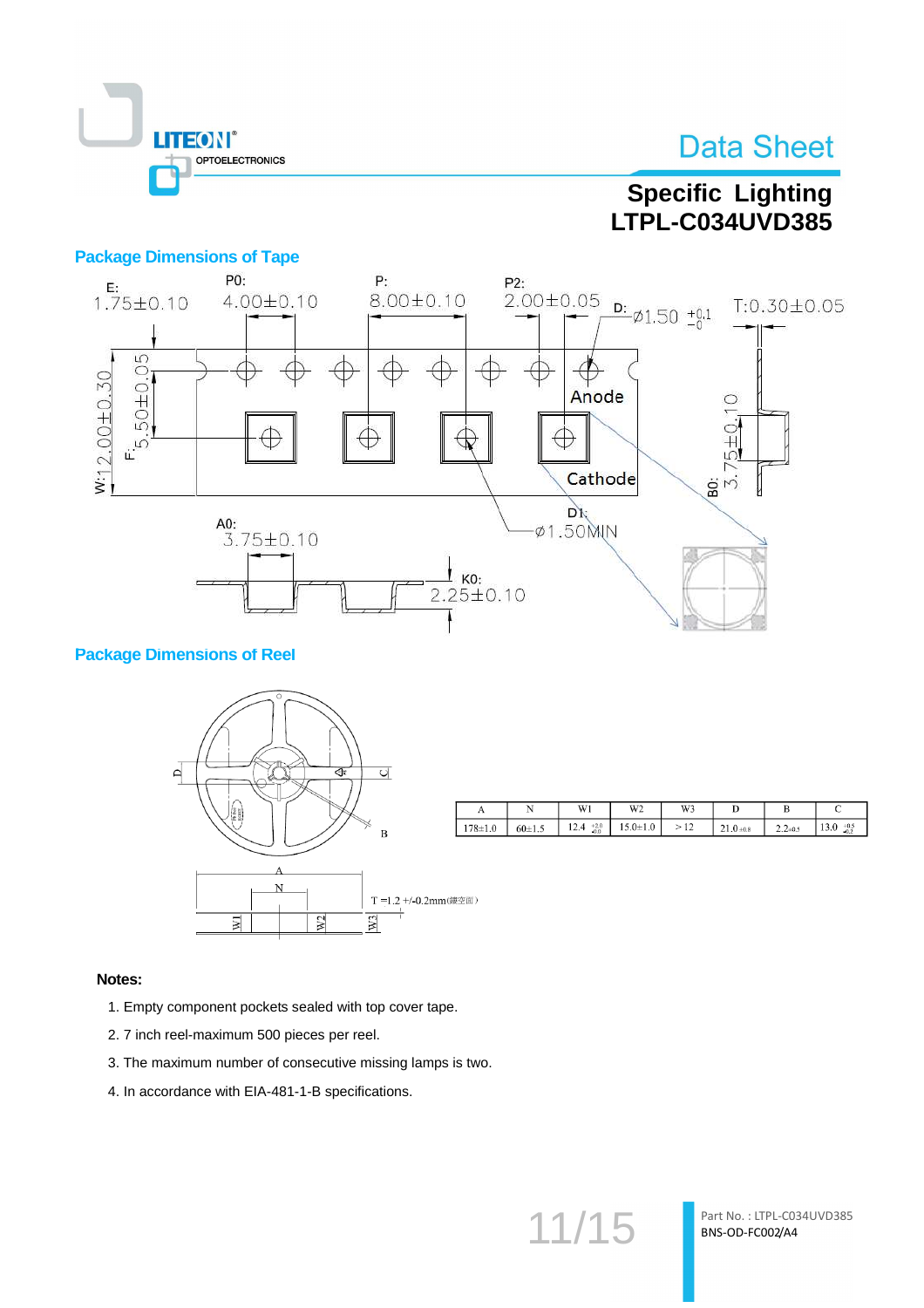

## **Specific Lighting** LTPL-C034UVD385

### **9. Cautions**

#### **Cleaning**

Use alcohol-based cleaning solvents such as isopropyl alcohol to clean the LED if necessary. Do not use unspecified chemical liquid to clean LED, it could harm the package.

#### **Drive Method**

An LED is a current-operated device. In order to ensure intensity uniformity on multiple LEDs connected in parallel in an application, it is recommended that a current limiting resistor be incorporated in the drive circuit, in series with each LED as shown in Circuit below.







Circuit model B

(A) Recommended circuit.

(B) The brightness of each LED might appear different due to the differences in the I-V characteristics of those LEDs.

© This LED should be used under forward current, particularly not used under continuous reverse current to avoid the damage to LED.

The electrode pads are plated with gold, but it is still not recommended to the use under any of the following conditions, please confirm the performance and reliability are well enough if you use it under any of the following conditions

· Do not use sulfur-containing materials in commercial products including the materials such as seals and adhesives that may contain sulfur.

· Do not put this product in a place with a lot of moisture (over 85% relative humidity), dew condensation, briny air, and corrosive gas (Cl, H2S, NH3, SO2, NOX, etc.).

#### **Manual Handling Remark**

The LED should only be picked up by making contact with the sides of the LED body. It should not put any pressure on the lens either by finger or any hand tool. Do not puncture or push the lens.

12/15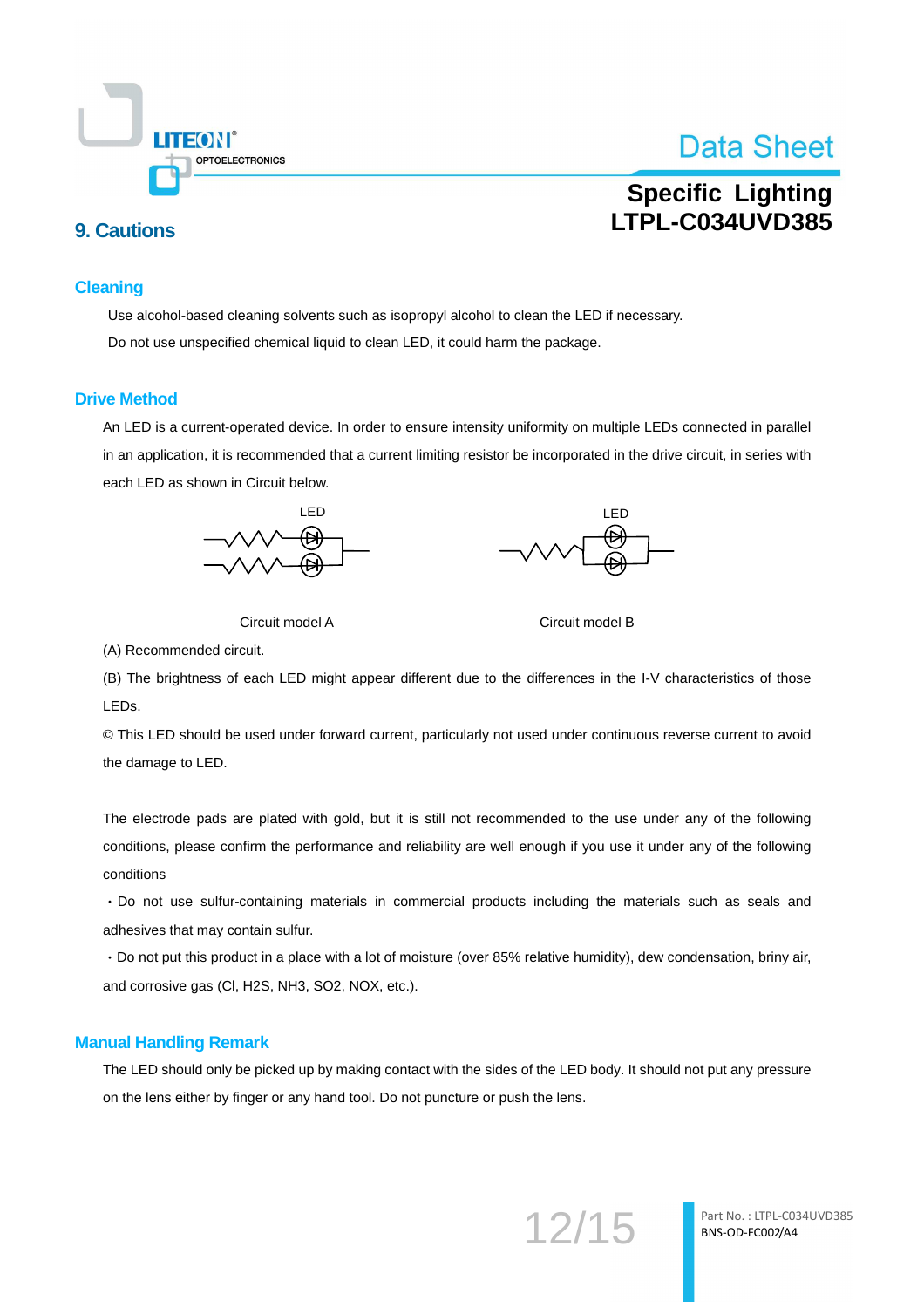

## **Specific Lighting** LTPL-C034UVD385

#### **ESD (Electrostatic Discharge)**

Static Electricity or power surge will damage the LED. Suggestions to prevent ESD damage:

- . Use a conductive wrist band or anti-electrostatic glove when handling these LEDs.
- · All devices, equipment, and machinery must be properly grounded.
- · Work tables, storage racks, etc. should be properly grounded.
- Use ion blower to neutralize the static charge which might have built up on surface of the LED's plastic lens as a result of friction between LEDs during storage and handling.

ESD-damaged LEDs will exhibit abnormal characteristics such as high reverse leakage current. low forward voltage, or "no light up" at low currents. To verify for ESD damage, check for "light up" and VF of the suspect LEDs at low currents. The  $V_F$  of "good" LEDs should be >  $2.0V@0.5mA$ .

**Training and Certification** 

- $\overline{1}$ Working area is ESD-certified.
- $2.$ Training records and re-certification dates monitored.

Static-Safe Workstation & Work Areas

- $\mathbf{1}$ Static-safe working stations or work-areas have ESD signs.
- $\mathcal{P}_{\cdot}$ All surfaces and objects at all static-safe workstation and within 1 ft measure less than 100V.
- $\overline{3}$ . All ionizer activated, positioned towards the units.
- $\overline{4}$ . Each work surface mats grounding is good.

**Personnel Grounding** 

- $\mathbf{1}$ Every person (including visitors) handling ESD sensitive (ESDS) items wear wrist strap, heel strap or conductive shoes with conductive flooring.
- $2.$ If conductive footwear used, conductive flooring also present.
- $3.$ Garments, hairs or anything closer than 1 ft to ESD items measure less than 100V.
- $\overline{4}$ . The wrist strap or heel strap/conductive shoes are checked daily and result recorded.
- 5. All wrist strap or heel strap checkers calibration up to date.

Device Handling

- $\mathbf 1$ . Each ESDS items identified by EIA-471 labels on item or packaging..
- $2.$ No static charge generators (e.g. plastics) inside shielding containers with ESDS items.
- $3.$ All flexible conductive and dissipative package materials are inspected before reuse or recycles

13/15

Part No.: LTPL-C034UVD385 BNS-OD-FC002/A4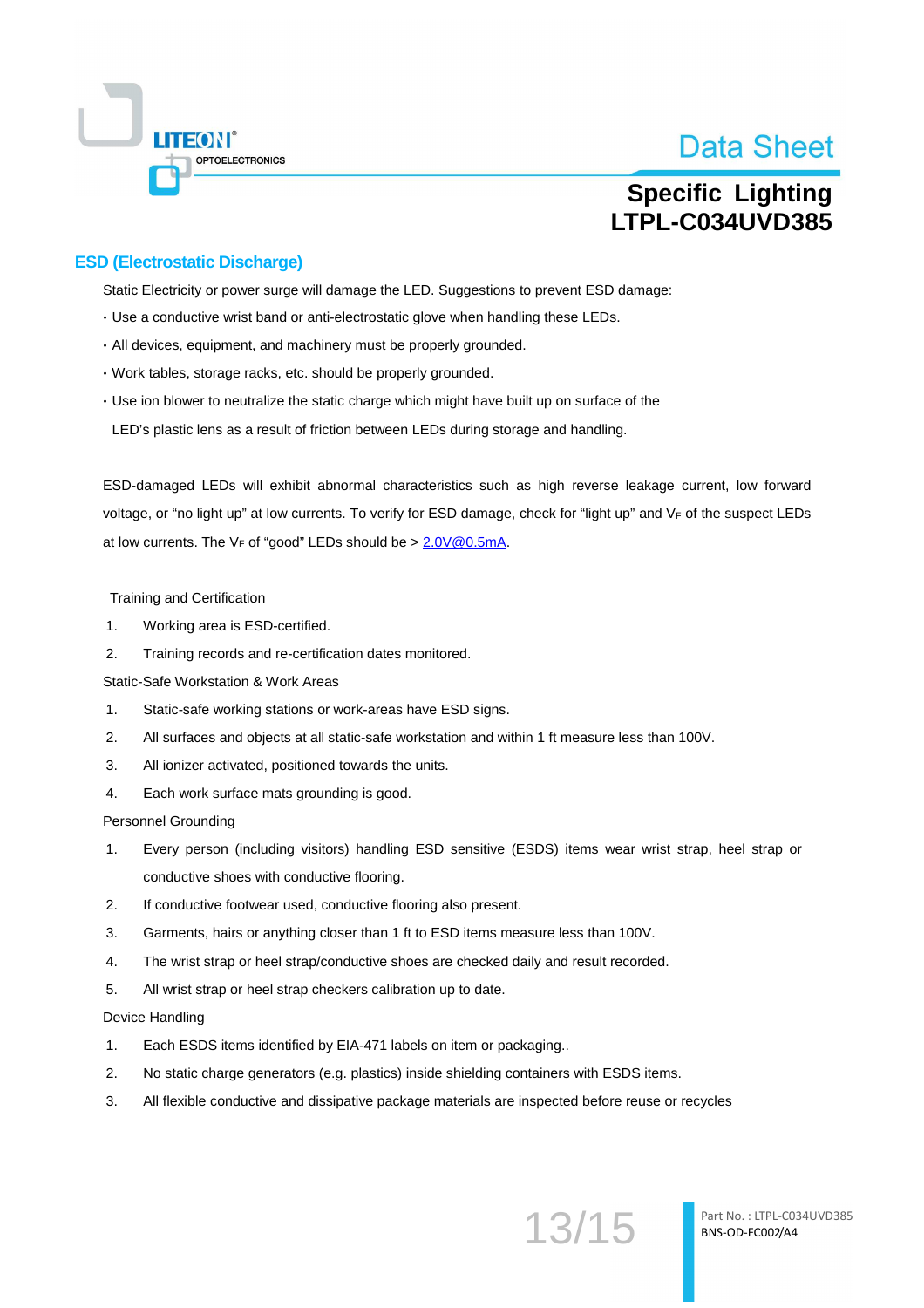

## **Specific Lighting** LTPL-C034UVD385

#### **Storage**

This product is qualified as Moisture sensitive Level 3 per JEDEC J-STD-020 Precaution when handling this moisture sensitive product is important to ensure the reliability of the product.

The package is sealed:

The LEDs should be stored at 30°C or less and 85%RH or less. And the LEDs are limited to use within one year, while the LEDs is packed in moisture-proof package with the desiccants inside.

The package is opened:

The LEDs should be stored at 30°C or less and 60%RH or less. The LEDs are limited to solder process within 168hrs. If the Humidity Indicator shows the pink color in 10% even higher or exceed the storage limiting time since opened, we recommended to baking LEDs at 60°C at least 24hou rs before solder. To seal the remainder LEDs return to package, it's recommended to be with workable desiccants in original package.

#### **Safety**

Do NOT directly look at the UV light from LED or optical instrument because it is harmful to human eyes. And it is recommended to use UV goggles protective glasses for avoiding eye damage.

14/15